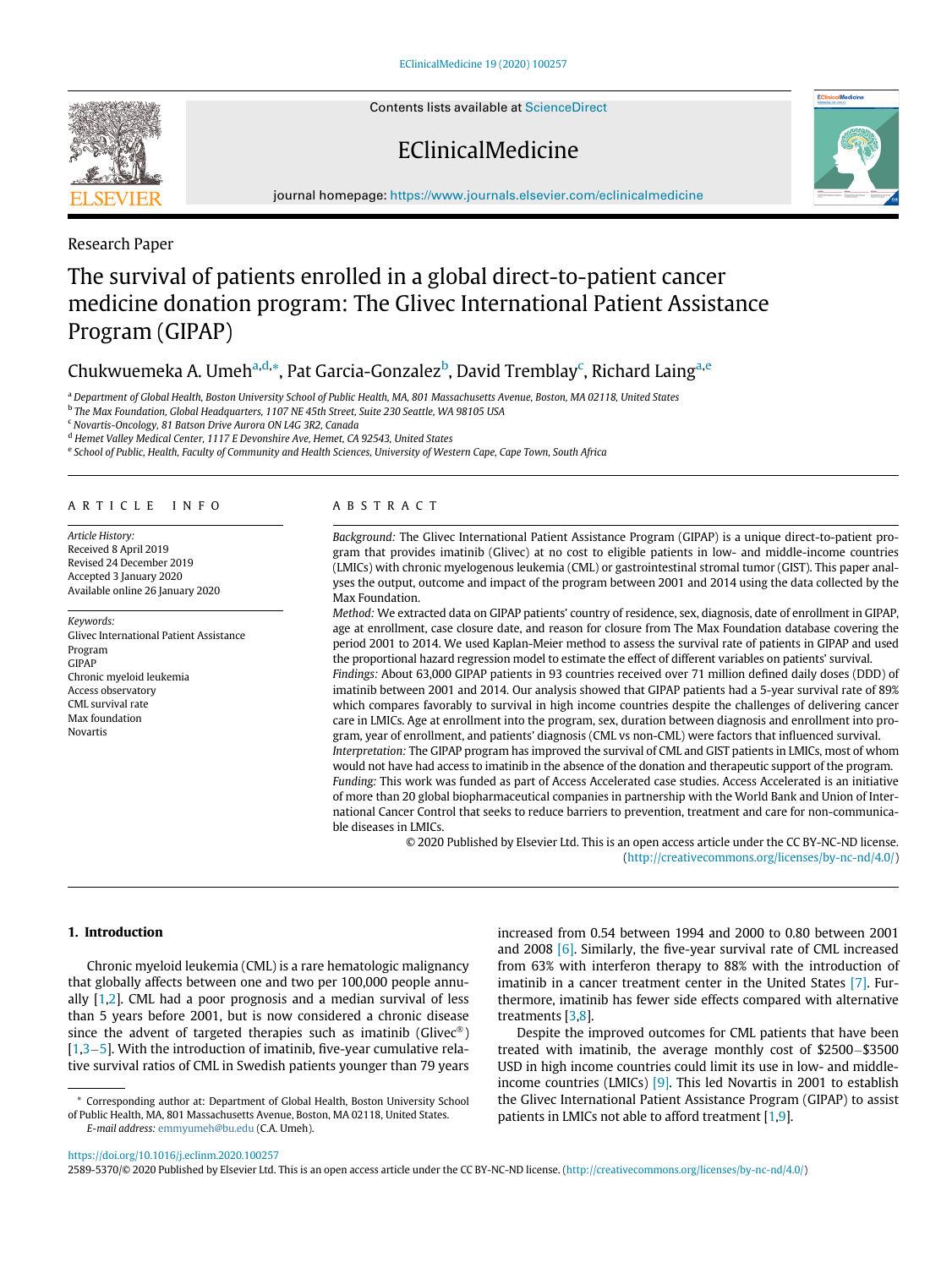#### Research in Context

# Evidence before this study

Glivec International Patient Assistance Program (GIPAP) has the largest database of chronic myeloid leukemia patients receiving imatinib in low- and middle-income countries (LMICs). Previous studies using the GIPAP data have examined institutional factors related to patient enrollment and outcomes, regional variations in age at diagnosis, and three-year survival rates of GIPAP patients. However, none of the studies has examined the medium- to longterm (five to seven years) survival of GIPAP patients nor estimated the number of lives saved through the program.

# Added value of this study

This paper examines the medium- to long-term survival of GIPAP patients and estimates the number of lives saved through the program using routinely collected GIPAP program data.

#### Implications of all the available evidence

The short (one year) and medium- to long-term (five to seven years) impact of GIPAP program on survival of CML patients is excellent, and unadjusted for patients' prognosis at time of diagnosis, compares favorably to survival in high-income countries, despite the challenges of delivering cancer care in LMICs.

The Glivec International Patient Assistance Program (GIPAP) is a global program that was established by Novartis Pharma AG in 2001 and implemented in partnership with The Max Foundation and Axios International, to provide imatinib (Glivec) at no cost to eligible patients with CML or gastrointestinal stromal tumor (GIST) [\[1,](#page-6-0)[10\]](#page-6-8). Eligible patients include Philadelphia chromosome-positive CML or ckit (CD117) positive GIST patients who were not insured, not reimbursed, or could not pay for the treatment privately and were in countries that have minimal reimbursement capabilities and where regulatory approval or at least an import license for Glivec for CML/ GIST had been obtained  $[11-13]$  $[11-13]$  $[11-13]$ .

Using a direct-to-patient approach, GIPAP involves different levels of partners  $-$  patients, patients' physicians, implementing partners, and Novartis. Each of the partners plays specific roles that ensure the success of the program. Novartis identified the countries where the programs would be implemented and collaborated with The Max Foundation to select qualified institutions and physicians in these countries. It also supplied the requested amount of imatinib to the cancer treating institutions and contracted with Axios International to deal with supply logistics in countries where the company lacked the necessary logistics in-country to support drug importation [\[1\].](#page-6-0)

The Max Foundation conducted socioeconomic evaluation and verified the eligibility of patients, in addition to requesting product donation delivery from Novartis at three-month intervals based on individual patient's physician prescription. The Max Foundation also supported patients' adherence to medications by providing peer-topeer support and supported by Novartis and others, also engaged in CML educational initiatives and awareness campaigns [[1](#page-6-0),[2\]](#page-6-1). Additionally, The Max Foundation and Axios International maintained databases of data from different patients and institutions involved in the program [\[9\]](#page-6-7). Axios International apart from managing the drug import process in some countries, supported interaction with GIPAP physicians and institutions in countries where Novartis did not have a presence to ensure that they followed correct procedures [\[13](#page-6-10)[,14](#page-6-11)].

The physicians in GIPAP institutions diagnosed the patients and made a request to The Max Foundation for the patients to be enrolled in the program. There were no limits to the number of patients eligible for GIPAP in any participating institution or country. Participation of physicians was voluntary, but they played an important role in the success of the program  $[1,2]$  $[1,2]$  $[1,2]$  $[1,2]$ . The patients' physicians worked with the implementing partners to ensure that the patients received the appropriate doses they needed at the appropriate time. The physicians were also responsible for managing and reviewing enrolled patients quarterly. If a patient did not come for the quarterly review and attempts by The Max Foundation to locate the patient failed, such a case was considered as "closed" or non-active, and could be re-instated into the program if contact was re-established [\[2\].](#page-6-1) In addition, the physicians and nurses had to comply with the demanding data entry needs of the program by filling out reports for each patient quarterly that were collected and validated by The Max Foundation [\[1](#page-6-0),[2](#page-6-1)]. To ensure adherence to the medication, which has been shown to correlate with improved survival, the physicians also contacted patients with appointment reminders and other necessary information [\[1\]](#page-6-0).

Previous studies using the GIPAP data have examined institutional factors related to patient enrollment and outcomes [\[9\],](#page-6-7) regional variations in age at diagnosis and survival of GIPAP patients [\[15\]](#page-6-12), and three-year survival rates of GIPAP patients [\[2,](#page-6-1)[15\]](#page-6-12). However, none of the studies has examined the medium- to long-term survival of GIPAP patients nor estimated the number of lives saved through the program.

This paper examines the medium- to long-term survival of GIPAP patients and estimates the number of lives saved through the program using routinely collected GIPAP program data. This paper also reports the outputs and outcomes of the GIPAP program using the Boston University Access to Medicines Metrics Framework developed as part of the Access Accelerated initiative  $[16,17]$  $[16,17]$  $[16,17]$  $[16,17]$  $[16,17]$ . The Boston University Access to Medicines Metrics Framework consists of a taxonomy of 11 global health program strategies such as medicine donation and price schemes, with the corresponding logic models designed to report inputs, activities, outputs, outcomes, and impacts of pharmaceutical industry led global health programs [\[16\].](#page-6-13)

# 2. Methods

#### 2.1. Data sources

We extracted data on patients' country of residence, sex, diagnosis, date of enrollment in GIPAP, age at enrollment, case closure date, and reason for closure from The Max Foundation database covering the period 2001 to the end of 2014. The analysis included data from 93 countries that were involved in GIPAP between 2001 and 2014. This also includes patients enrolled in the Novartis Oncology Access (NOA) program in India who were receiving free imatinib, referred to as NOA-GIPAP patients. However, for the purposes of this paper, we will collectively refer to both the GIPAP and NOA-GIPAP patients as GIPAP patients.

#### 2.2. Variables

We calculated the total daily doses of imatinib donated to GIPAP patients by Novartis by dividing the total volume of medicine donated in milligrams by the defined daily dose (DDD) of imatinib. Since no DDD for imatinib has been established by the World Health Organization  $[18]$ , we used a DDD of 400 mg which is the modal daily dose of imatinib taken by GIPAP patients.

Total daily doses of imatinib donated  $=$  Volume of imatinib donated in milligrams/defined daily dose of imatinib

The potential number of CML patients saved by GIPAP in five years was calculated by subtracting the estimated number that survived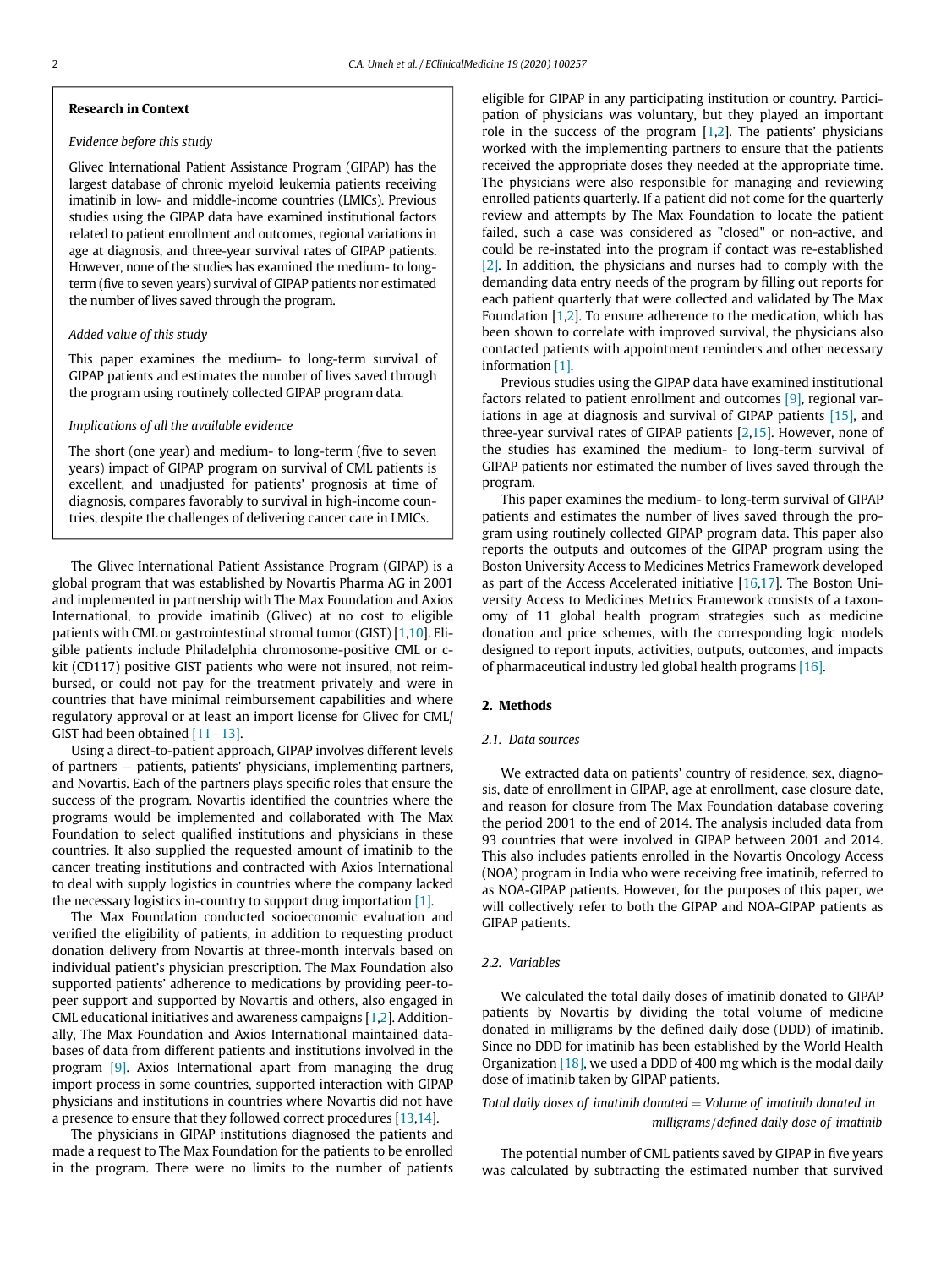<span id="page-2-0"></span>after 5 years from the number expected to survive after 5 years in the absence of imatinib [\[7\]](#page-6-5).

Potential number of CML patients saved by GIPAP in 5 years  $=$  Estimated number that survived after 5 years-Number expected to survive after 5 years in the absence of imatinib:

#### 2.3. Statistical analysis

We did descriptive statistics using sums, means and standard deviations for continuous variables and percentages for categorical variables. We used Kaplan-Meier method to assess the survival rate of patients in GIPAP. Our event of interest was death of patient, while closure due to other reasons such as loss to follow-up, and patients that were still alive at the end of 2014, were analyzed as censored data. Additionally, we conducted a sensitivity analysis with the assumption that patients that were lost to follow-up had all died at the point they were lost to follow-up. We also systematically conducted sensitivity analyses without data from India and China (both countries contributed about 50% of GIPAP patients), to see if different results would be obtained. We used Wilcoxon and Log-Rank tests to assess whether short- (one year) or long-term differences (five to seven years) exist in survival between patients with CML diagnosis and those with non-CML (mostly gastrointestinal stromal tumor) diagnosis, and between males and females. Furthermore, we used a proportional hazard regression model to estimate the effect of sex, diagnosis (CML vs non-CML), age at enrollment in GIPAP, time in months from diagnosis to enrollment in GIPAP, and year of enrollment, on patients' survival.

The estimated number of GIPAP CML patients that survived after five years was calculated by multiplying the five-year survival rate in GIPAP CML patients by the number of patients enrolled in the program. The number expected to survive after five years in the absence of imatinib was calculated by multiplying the  $1982-1997$  five-year survival rate of 650 CML patients receiving treatment in a cancer treatment center in the United States (63%) by the number of people enrolled in the program  $[7]$ . The 1982–1997 five-year survival rate was used to calculate the expected number of patients that would have survived in the absence of imatinb because it was one of the most recent published five-year survival rate of CML prior to the approval of imatinib in 2001 [\[7\].](#page-6-5) The graph of patients enrolled in GIPAP was performed using Microsoft Excel and SAS 9.4 software package (SAS Institute Inc., Cary, NC, USA) was used for all other statistical analysis.

# 2.4. Role of the funding source

The study sponsor had no role in the study design; collection, analysis, and interpretation of data; in the writing of the manuscript; and in the decision to submit the paper for publication. The authors had full access to all the data in the study and had final responsibility for the decision to submit for publication.

# 2.5. Data statement

The dataset analyzed for this publication is available on request.

# 3. Results

#### 3.1. Descriptive analysis

The characteristics of the patient population is shown in [Table 1.](#page-2-0) The majority of GIPAP patients were males (61%). About 85% of the patients were treated for CML, 14% for GIST and 1% for other indications such as Philadelphia chromosome-positive acute lymphocytic

|--|--|--|--|

Descriptive analysis of patients enrolled in GIPAP 2001-2014.

| Variable                               | Frequency | Percentage                |
|----------------------------------------|-----------|---------------------------|
| <b>Sex</b>                             |           |                           |
| Male                                   | 38,432    | 60.64%                    |
| Female                                 | 24.948    | 39.36%                    |
| Diagnosis                              |           |                           |
| CMI.                                   | 53.878    | 85.01%                    |
| <b>GIST</b>                            | 8986      | 14.18%                    |
| Others (e.g. Ph positive ALL; systemic | 517       | 0.81%                     |
| mastocytosis)                          |           |                           |
| <b>Stage of CML disease</b>            |           |                           |
| Chronic                                | 46.752    | 86.78%                    |
| Accelerated                            | 4522      | 8.39%                     |
| <b>Blast Crisis</b>                    | 2601      | 4.83%                     |
|                                        | Mean      | <b>Standard deviation</b> |
| Age at diagnosis (years)               | 40.57     | 15.39                     |
| Age at enrollment into GIPAP (years)   | 41.47     | 15.40                     |
| Time between diagnosis and enrollment  | 10.33     | 23.83                     |
| in GIPAP (months)                      |           |                           |
| Duration of patient follow up (months) | 40.74     | 34.70                     |

leukemia (Ph+ ALL) and systemic mastocytosis. For the CML patients, 87% were in the chronic stage of the disease at diagnosis, 8% in the accelerated stage and 5% in the blast stage. The mean and median age of patients at enrollment into GIPAP were both 41 years, with a median interquartile range of 22 years, and the mean duration from disease diagnosis to enrollment in GIPAP was 10 months. The mean and median duration of patient follow-up was 41 and 30 months respectively with a median interquartile range of 51 months.

Our trend analysis of new patients ever enrolled in GIPAP in 93 countries showed a progressive increase in the number of new patients enrolled in GIPAP from 2001 to 2007, a decline in 2008 and a fairly constant number from 2009 to 2014 [\(Fig. 1\)](#page-3-0). The total enrolled patients increased from 12 in 2001 to 63,381 in 2014.

#### 3.1.1. Program outputs

GIPAP provided imatinib to more than 63,000 patients in 93 LMICs between 2001 and 2014. Novartis donated about 72 million DDD and 66 million treatment days of imatinib to patients enrolled in GIPAP during that time.

#### 3.1.2. Survival rates

Our survival analysis of all GIPAP patients enrolled from 2001 to 2014 shows a one-, three, five- and seven-year survival rate of 95%, 92%, 89% and 87%, respectively [\(Table 2](#page-4-0)).

Our disaggregated analysis showed that the short-  $(p < 0.0001)$ and long-term ( $p < 0.0001$ ) survival rates of CML patients were significantly higher than those of non-CML patients. The one-, three-, five- and seven-year survival rates for CML patients were 96%, 92%, 90% and 88% respectively compared to 95%, 90%, 86%, and 79% for GIST patients [\(Table 2](#page-4-0)) ([Fig. 2\)](#page-3-1).

The disaggregated survival analysis of CML patients in different phases of disease at diagnosis showed that those diagnosed in the chronic phase had the best survival while those diagnosed in the blast phase had the worst survival. The one-, three-, five- and seven-year survival rates for chronic phase CML patients were 97%, 95%, 92% and 90% respectively compared to 89%, 83%, 80%, and 78% for accelerated phase and 69%, 59%, 56% and 53% for blast phase ([Table 3](#page-4-1)) [\(Fig. 3\)](#page-4-2).

The proportional hazard regression showed that the risk of death in non-CML patients was 24.6% higher than in CML patients ( $p < 0.0001$ ), after adjusting for sex, age at enrollment into GIPAP, time between diagnosis and enrollment into GIPAP and year of enrollment.

Similarly, the result of the proportional hazard regression of GIPAP CML patients showed that the risk of death in male patients was seven percent higher than those of female patients ( $p = 0.0308$ ), after adjusting for CML phase at diagnosis, age at enrollment into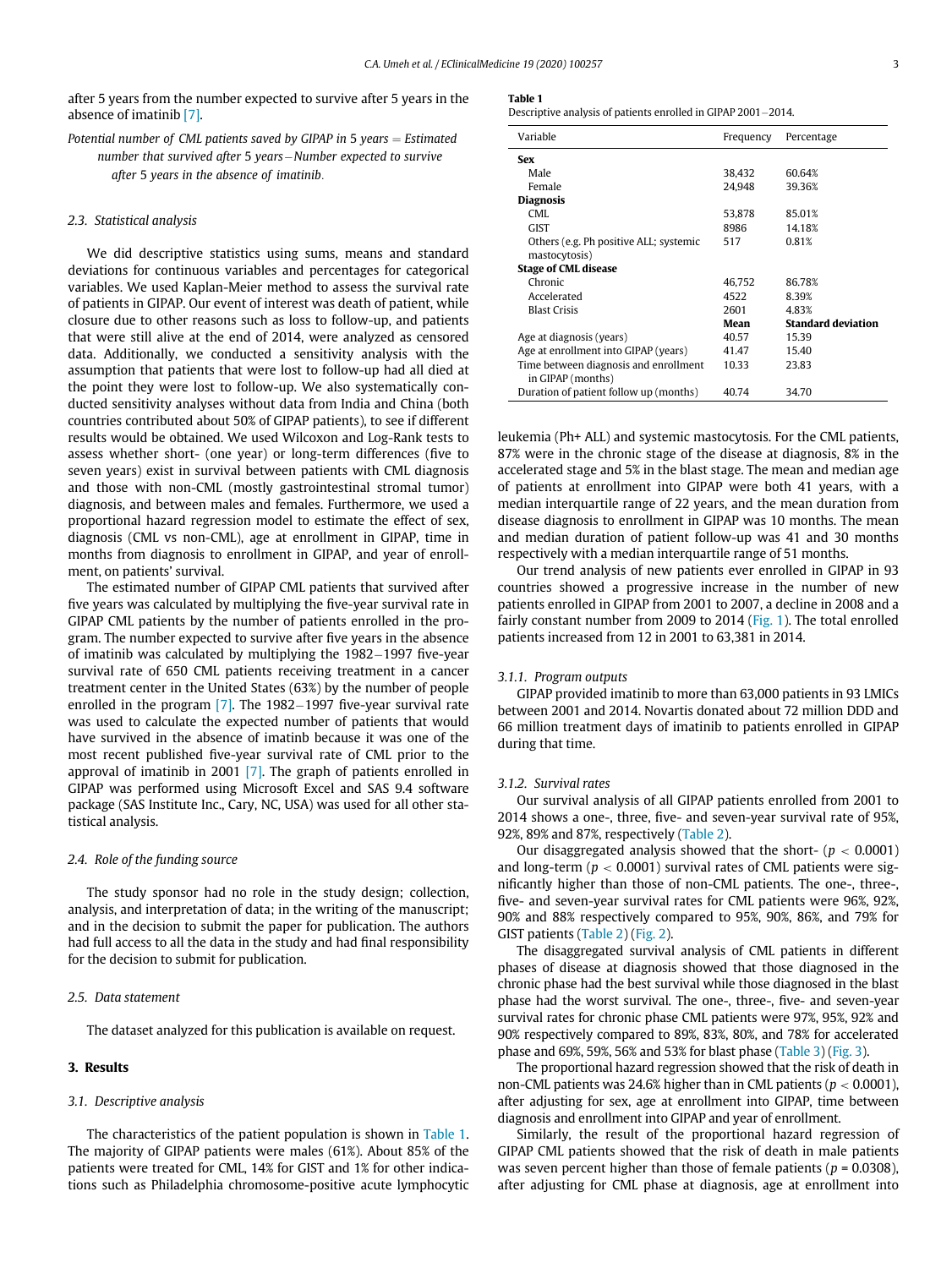

<span id="page-3-0"></span>

Fig. 1. Number of new patients enrolled in GIPAP 2001-2014.

GIPAP, time between diagnosis and enrollment into GIPAP and year of enrollment [\(Table 4\)](#page-4-3).

With each year increase in age at enrollment into GIPAP, the risk of death in CML patients increases by 1.7%, holding other variables constant ( $p < 0.0001$ ). In addition, with each month increase in the time between diagnosis and enrollment into GIPAP, the risk of death in CML patients increases by 0.4%, holding other variables constant  $(p < 0.0001)$ . For each year increase in the year of enrollment, the risk of death decreased by 3.5%, which means that those enrolled in the later years of the program had a better survival rate. The risk of death was 163% and 744% more likely in CML patients diagnosed at the accelerated or blast phase, respectively, compared to those diagnosed at the chronic phase.

The estimated five-year potential number of CML patients saved by GIPAP (see formula for calculation in the methods section) is 17,107.

# 3.1.3. Sensitivity analysis

Our sensitivity analysis based on the assumption that all the cases lost to follow-up (12,679 patients) died at the time they were lost to follow-up shows a one-, three-, five- and seven-year survival rate of 90%, 77%, 67%, and 57%, respectively [\(Table 5\)](#page-5-0). The five-year potential number of CML patients saved by GIPAP based on this assumption will be 2757.

We also conducted sensitivity analyses without data from India and China (both countries contributed about 50% of GIPAP patients), to see if different results would be obtained. The analysis showed a one-, three-,

<span id="page-3-1"></span>

Fig. 2. Disaggregated Kaplan-Meier Survival analysis of GIPAP patients, showing survival rate of CML, GIST and other non-CML patients 2001-2014.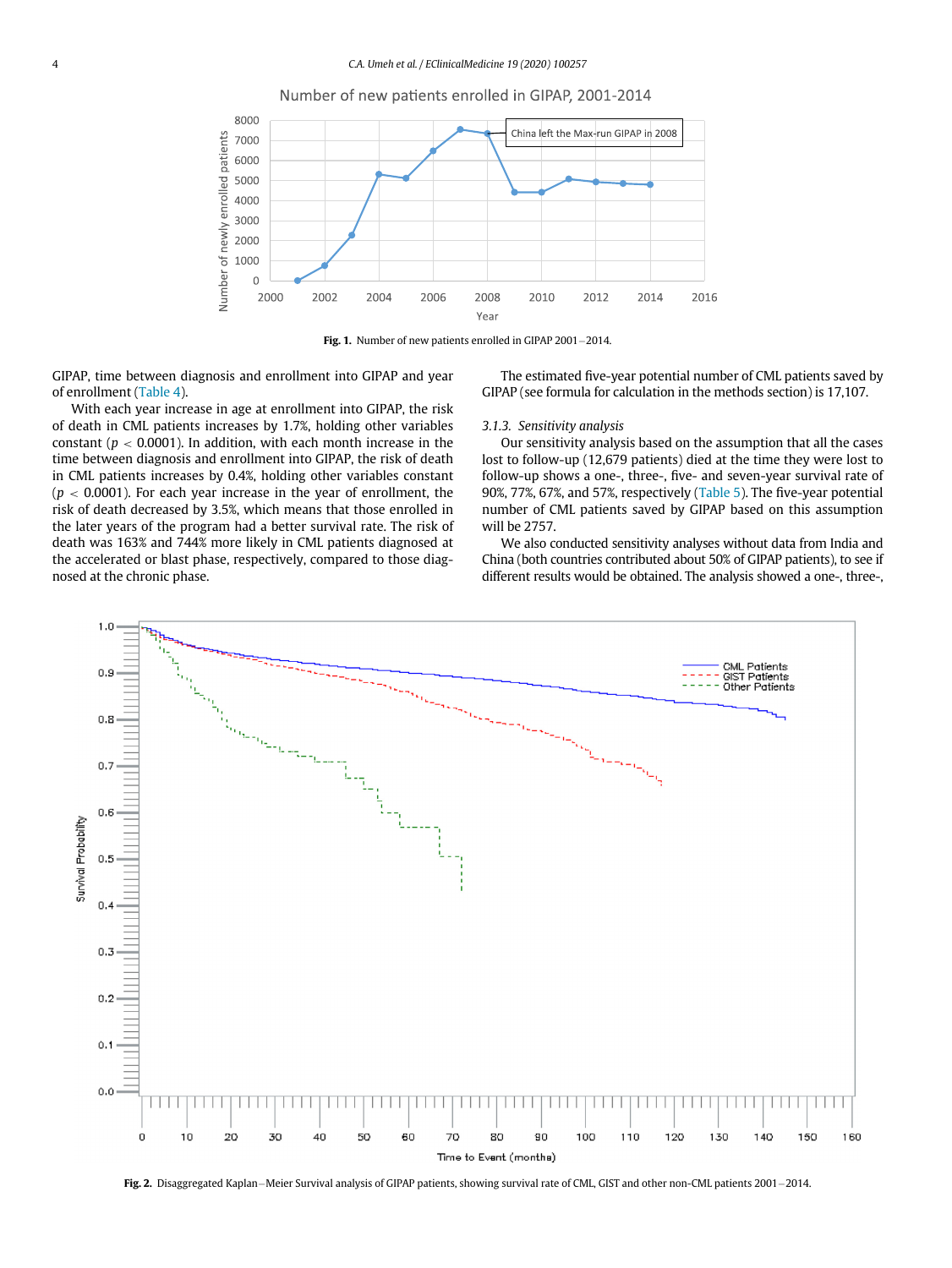<span id="page-4-2"></span>

Fig. 3. Disaggregated Kaplan–Meier survival analysis of GIPAP CML patients, showing survival rate of CML patients in the chronic, accelerated and blast phases at diagnosis,  $2001 - 2014.$ 

# <span id="page-4-0"></span>Table 2

Kaplan-Meier survival analysis of GIPAP patients 2001-2014.

|                   | risk: all<br>patients | Number at Survival rate: all<br>patients (95% CI) | risk: CML<br>Patients | Number at Survival rate: CML<br>patients (95% CI) | risk: GIST<br>patients | Number at Survival rate: GIST<br>patients (95% CI) | other <sup>a</sup> patients | Number at risk: Survival rate: other <sup>a</sup><br>patients (95% CI) |
|-------------------|-----------------------|---------------------------------------------------|-----------------------|---------------------------------------------------|------------------------|----------------------------------------------------|-----------------------------|------------------------------------------------------------------------|
| One year          | 47.887                | $95.40\%$ (95.23 - 95.57)                         | 41.853                | $95.50\%$ (95.32 - 95.68)                         | 5808                   | 95.25% (95.73 - 94.77)                             | 226                         | 85.69% (89.36 - 82.02)                                                 |
| Three year 28,270 |                       | $91.88\%$ (91.63 - 92.13)                         | 25.915                | 92,16% (91,90 - 92,42)                            | 2288                   | $90.48\%$ (91.30 - 89.66)                          | 70                          | 72.09% (78.09-66.09)                                                   |
| Five year         | 17,025                | 89.49% (89.18 - 89.80)                            | 15,988                | 89.99% (89.67 - 90.31)                            | 1021                   | 85.59% (86.90 - 84.28)                             | 18                          | 56.78% (68.40 - 45.16)                                                 |
| Seven year 9068   |                       | 87.13% (86.74 - 87.52)                            | 8667                  | 87.79% (87.39 - 88.19)                            | 374                    | 78.66% (80.80 - 76.52)                             |                             |                                                                        |

<span id="page-4-4"></span>a Other patients include: hypereosinophilic syndrome/chronic eosinophilic leukemia, dermatofibrosarcoma protuberans, myelodysplastic syndromes/myeloproliferative disorder, systemic mastocytosis, and Ph positive ALL patients.

#### <span id="page-4-1"></span>Table 3

Disaggregated Kaplan-Meier survival analysis of GIPAP CML patients, showing survival rate of CML patients in the blast, accelerated and chronic phase at diagnosis,  $2001 - 2014$ .

|            | Number at risk:<br>BP patients | Survival rate: BP<br>patients (95% CI) | Number at risk:<br>AP patients | Survival rate: AP<br>patients (95% CI) | Number at risk:<br>CP patients | Survival rate: CP<br>patients (95% CI) |
|------------|--------------------------------|----------------------------------------|--------------------------------|----------------------------------------|--------------------------------|----------------------------------------|
| One year   | 1038                           | $68.81\%$ (70.81 - 66.81)              | 3142                           | 89.46% (90.40 - 88.51)                 | 37.671                         | 97.40% (97.55-97.25)                   |
| Three year | 455                            | 58.99% (61.42 – 56.56)                 | 1713                           | 82,53% (83,82-81,24)                   | 23.747                         | 94.59% (94.83-94.35)                   |
| Five year  | 235                            | 56.05% (58.74 - 53.37)                 | 948                            | 80.03% (81.49 - 78.57)                 | 14.797                         | 92,44% (92,75 - 92,13)                 |
| Seven year | 123                            | 53.14% (56.30 - 49.98)                 | 471                            | 77.52% (79.32-75.72)                   | 8013                           | $90.33\%$ (90.73 - 89.93)              |

<span id="page-4-3"></span>AP: accelerated phase CML, BP: blast phase CML, chronic phase CML.

#### Table 4

Result of the proportional hazard regression of GIPAP CML patients 2001-2014.

| Parameter                                                       | Parameter estimate | Standard error | Hazard ratio (95% CI)  | p-value  |
|-----------------------------------------------------------------|--------------------|----------------|------------------------|----------|
| Age at enrollment into program                                  | 0.01689            | 0.00104        | $1,017(1,019-1,015)$   | < 0.0001 |
| Duration between diagnosis and enrollment into program (months) | 0.00434            | 0.00040        | $1.004(1.005 - 1.004)$ | < 0.0001 |
| Enrollment year                                                 | $-0.03529$         | 0.00562        | $0.965(0.976 - 0.955)$ | < 0.0001 |
| Sex (males vs females)                                          | 0.06732            | 0.03117        | $1,070(1,137-1,006)$   | 0.0308   |
| Disease phase at diagnosis (accelerated vs chronic)             | 0.96526            | 0.04329        | $2.625(2.958 - 2.412)$ | < 0.0001 |
| Disease phase at diagnosis (blast vs chronic)                   | 2.13341            | 0.04128        | $8.444(9.155 - 7.787)$ | < 0.0001 |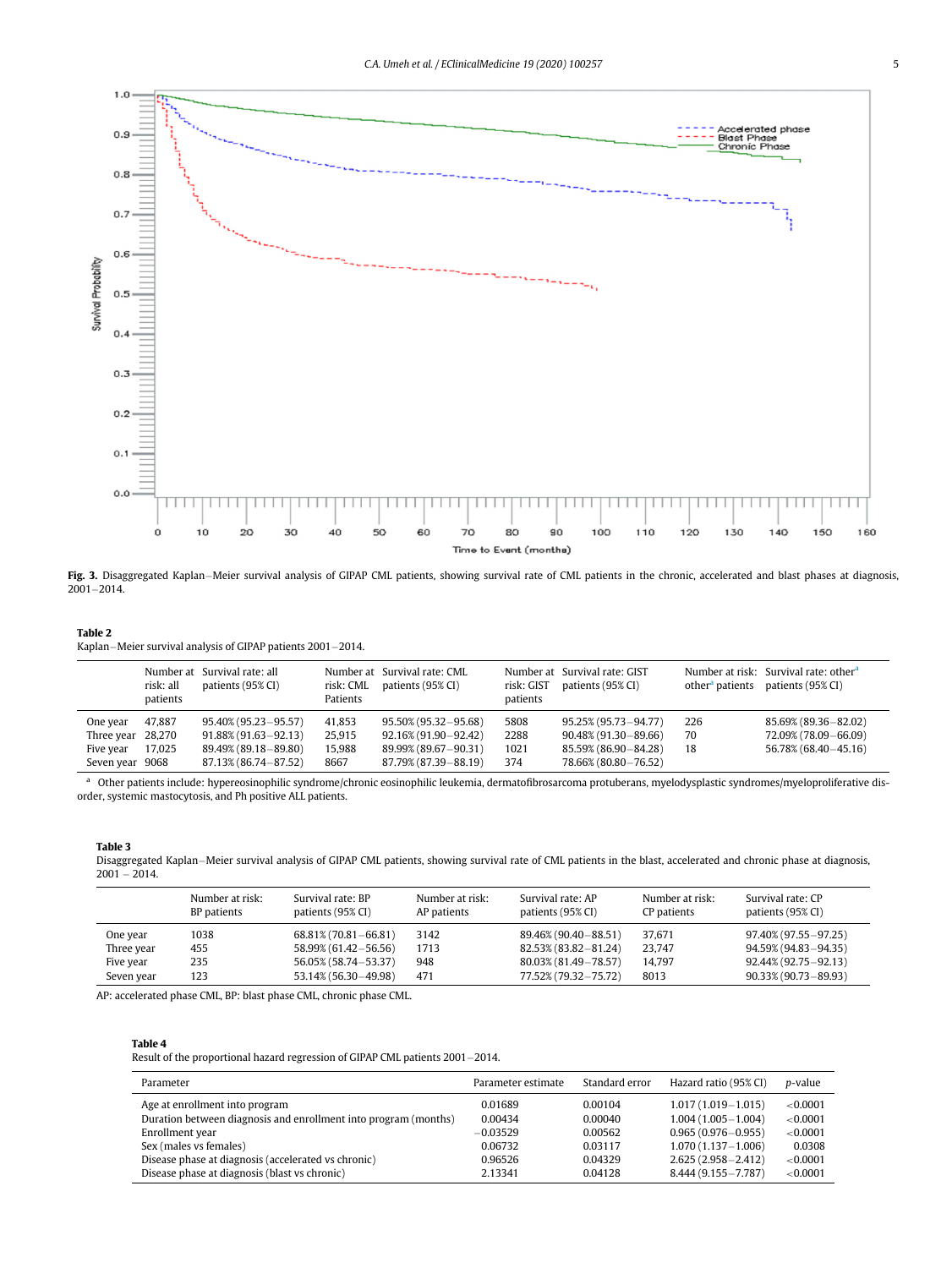<span id="page-5-0"></span>

| Table 5                                                                                                                     |
|-----------------------------------------------------------------------------------------------------------------------------|
| Sensitivity analysis based on assumption that all the cases lost to follow-up died at the time they were lost to follow-up. |

|                        | all patients | Number at risk: Survival rate: all patients<br>$(95\% \text{ CI})$ | CML patients | Number at risk: Survival rate: CML patients<br>$(95\%$ CI) | Number at risk:<br>non-CML patients | Survival rate: non-CML<br>patients (95% CI) |
|------------------------|--------------|--------------------------------------------------------------------|--------------|------------------------------------------------------------|-------------------------------------|---------------------------------------------|
| One year (12 months)   | 47.695       | $90.05\%$ (89.80 - 90.30)                                          | 41.682       | 90.15% (89.89-90.41)                                       | 6013                                | 89.52% (88.85-90.19)                        |
| Three year (36 months) | 28.168       | 76.90% (76.52-77.28)                                               | 25.825       | 77.33% (76.93-77.73)                                       | 2343                                | 73.29% (72.08-74.50)                        |
| Five year (60 months)  | 16.940       | 66.55% (66.08 - 67.02)                                             | 15.910       | 67.35% (66.86-67.84)                                       | 1030                                | 58.21% (56.48 - 59.94)                      |
| Seven year (84 months) | 9025         | 57.44% (56.88 - 58.00)                                             | 8626         | 58,48% (57,89-59,07)                                       | 399                                 | 45.21% (43.01 - 47.41)                      |

five-, and seven-year survival rates of 95%, 91%, 89%, and 87% respectively which are similar to the survival rates in the main analysis.

# 4. Discussion

Our analysis showed a progressive linear increase in the number of new patients enrolled in GIPAP from 2001 to 2007 with a dip in 2008 [\(Fig. 1](#page-3-0)). This dip in the linear trend of number of new enrollees in 2008 was because Chinese GIPAP patients left GIPAP program in 2008 to join the China patient assistance program.

Our study also found that the three and five-year survival of CML patients in GIPAP (92% and 90% respectively), unadjusted to patients' prognosis at diagnosis, were similar to survival rates of CML patients on imatinib in other settings [[19,](#page-6-16)[20\]](#page-6-17). This shows that despite the limitations in providing cancer care in resource constrained settings in LMICs, GIPAP patients do as well as patients in high income countries. A 2005-2007 analysis of 13,568 GIPAP CML patients across 15 countries by Kanavos et al. [\[2\]](#page-6-1) showed a minimum three years survival of 67% which is consistent with the survival rate in our sensitivity analysis [\[2\].](#page-6-1) While we calculated the "survival rate" in our main analysis, Kanavos et al. calculated the "minimum survival rate", defined as the proportion of patients who were still active in GIPAP after three years. So patients who were lost to follow up, those who left GIPAP and were receiving imatinib through other sources or those who switched to other treatments options were regarded as "dead" for the purposes of calculating the minimum survival rate. Conversely, to calculate the survival rate, our event of interest was patients who were confirmed as dead and we made adjustments in the Kaplan-Meier survival analysis for those patients who had not died by the time they left GIPAP for any reason.

The survival of GIST patients in our study, though less than that of CML patients, was similar to the survival of patients with operable GIST who received imatinib post-surgery [\[21\]](#page-6-18). However, the survival was higher than the five year survival rate of 55% seen in patients diagnosed with advanced GIST (who are more similar to GIST patients in GIPAP) in a previous study [\[22\]](#page-6-19). One reason for this disparity might be due to the small sample size (147 patients) in the earlier study.

Furthermore, we observed that for each year increase in the year of enrollment, the risk of death in CML patients decreased by 3.5% after adjusting for CML phase at diagnosis, age at enrollment into GIPAP, and time between diagnosis and enrollment into GIPAP, meaning that those enrolled in the later years of the program had a better survival rate. This improvement in survival might be due to physicians improved experience with the use of imatinib and better monitoring and supportive care of GIPAP patients. The roll out of GIPAP was observed to have catalyzed the improvement of health care infrastructure and local resources needed to diagnose, monitor, and support patients in the countries where GIPAP operated [\[1\]](#page-6-0). The important role of The Max Foundation in monitoring and providing support to patients, caregivers and physicians cannot be underestimated.

We found that the risk of death from CML was slightly higher in males than females. This is consistent with other studies that have identified the female gender as a favorable prognostic factor in CML survival  $[23-25]$  $[23-25]$  $[23-25]$ . The reason for the improved CML survival in women is uncertain [\[26\].](#page-7-0) In our study, age at diagnosis, which could affect survival, were similar for males (40 years) and females (41.5 years). We do not have data on patient's medication compliance and whether it was different for males and females which if different might explain the difference in survival. However, improved female gender survival has also been reported for some other hematological cancers such as acute myeloid leukemia [\[27\]](#page-7-1) and acute lymphoblastic leukemia [[28](#page-7-2),[29\]](#page-7-3).

Additionally, our study showed that younger patients survived better than older ones. This is consistent with other studies that have shown that younger CML patients have better prognosis than older ones [\[30\].](#page-7-4) Old age was a major prognostic factor for CML survival prior to the introduction of imatinib but now, age only has marginal significance on survival and mainly with very old patients [\[31\]](#page-7-5).

We estimated that the five-year potential number of CML patients saved by GIPAP is 17,107. We believe the estimated number of patients saved is a conservative estimate of the potential number of lives saved by the GIPAP program for two reasons. First, the baseline data of CML survival rate prior to the introduction of imatinib used in our calculation was from a high-income country. We expect that the baseline survival in the LMICs where GIPAP operates would be lower than what we used in our calculation. Second, the patients in GIPAP are poor patients who cannot pay for treatment privately and who do not benefit from any reimbursement or insurance scheme [\[12\].](#page-6-21) These are patients who without GIPAP might not be able to afford alternative cancer medications and so might have a far lower survival rate without GIPAP.

Our sensitivity analyses without data from India and China (both countries contributed about 50% of GIPAP patients), showed similar survival rates to the main analyses. This means that the survival of GIPAP patients in China and India were similar to those in the other 91 countries. This makes us to believe that the survival rate of GIPAP patients in this study can be generalized to other LMICs not included in the 93 countries if the programs are implemented in a similar fashion.

Although GIPAP has saved lives, one challenge of donation programs like GIPAP is program sustainability. Currently, it is recommended that patients on imatinib should continue indefinitely and this causes sustainability challenges [\[19\]](#page-6-16). To maintain sustainability, Novartis in 2009 started the NOA in countries with a growing middle class to provide imatinib at reduced prices to patients [\[1\].](#page-6-0) Under NOA, Novartis shares the cost of imatinib with the government (as in China), other payers, or individual patients (as in India and Philippines). In 2017, Novartis and The Max Foundation initiated the transition of the GIPAP program to CMLPath to Care™ a model where Novartis supports The Max Foundation with product donations and funding, and The Max Foundation independently distributes donations to qualified institutions for approved patients under the umbrella of its Max Access Solutions. CMLPath to Care continues to provide access to imatinib to qualified patients in 65 countries and additionally provides donations of nilotinib to qualifying patients in 39 countries as of December 2018. This new collaboration model has allowed The Max Foundation to open the partnership to other manufacturers, makers of tyrosine kinase inhibitors (TKIs) and other oral cancer medications. In 2017 Pfizer, Bristol-Myers Squibb, Takeda and Incyte had established similar collaborations with The Max Foundation under the umbrella of Max Access Solutions making available eight compounds, three of which provide second and third line treatments for CML, two provide first and second line for GIST, and others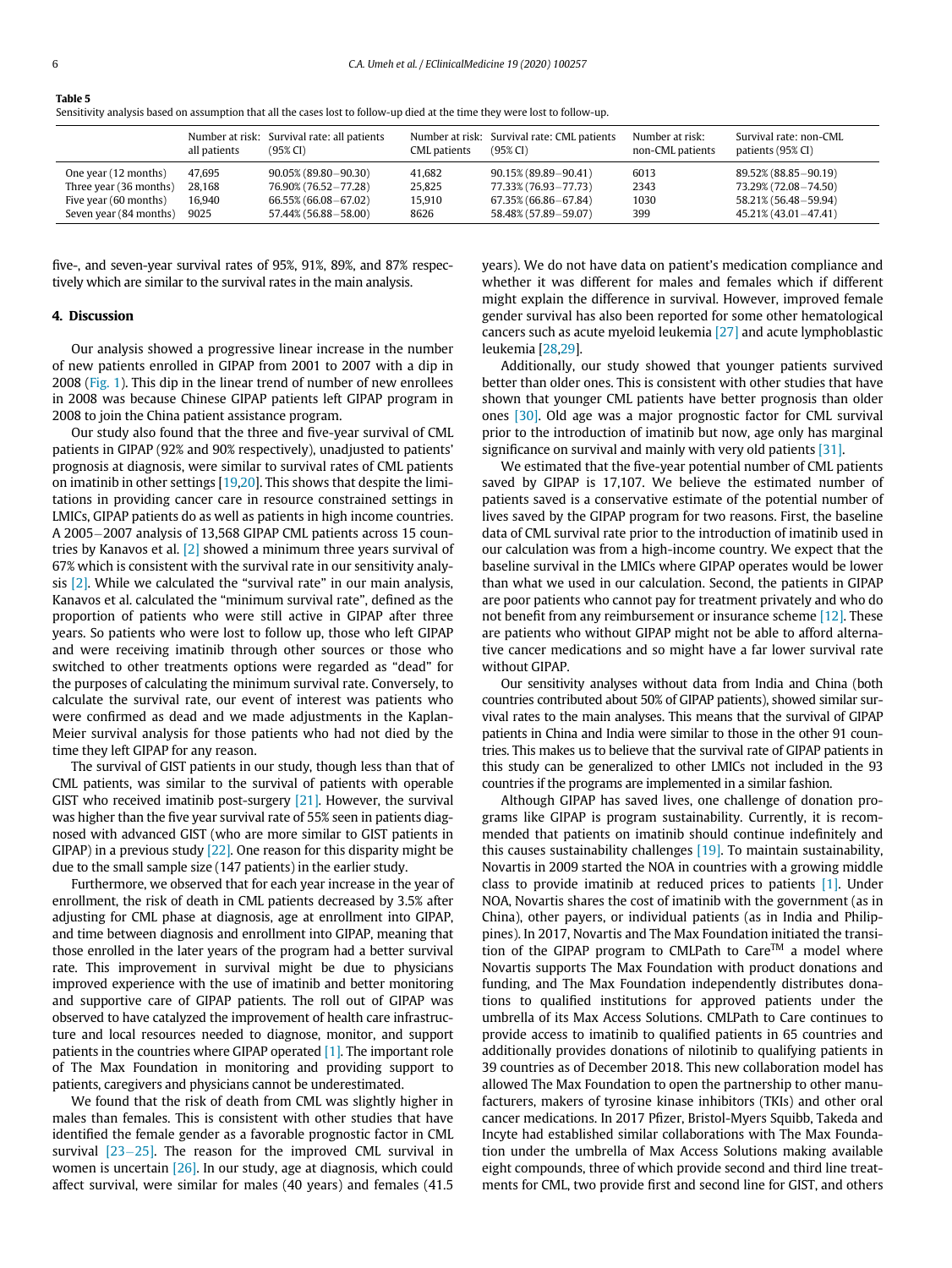<span id="page-6-0"></span>support patients with renal cell carcinoma, and AKL positive lung cancer. As one of the benefits of the new model, at the end of 2017, partner clinicians in 25 countries were able to prescribe and have access to all TKIs approved elsewhere for the treatment of CML.

<span id="page-6-2"></span><span id="page-6-1"></span>It is important to note that there are limitations in this study. First, the data used for this analysis were routine program data that was not collected for the purposes of program evaluation and so there are gaps in the data such as absence of certain clinical and socio-demographic data of patients which limited the extent of the analysis. Secondly, there was no follow-up survival data for patients who left GIPAP for any reason such as those who transferred to other patient assistance programs. However, we dealt with this limitation by modeling time contributed by patients that were lost to follow up as censored data in the Kaplan-Meier model. Thirdly, in calculating the number of lives saved through GIPAP we assumed that all the patients receiving care through GIPAP would not have had access to imatinib in the absence of the program. Although this assumption might not be true for every single patient, we believe that for almost all patients this assumption is true because patients were enrolled into GIPAP only if they were not insured, not reimbursed, or could not pay for the treatment privately and were in countries that have minimal reimbursement capabilities.

<span id="page-6-7"></span><span id="page-6-6"></span><span id="page-6-5"></span><span id="page-6-4"></span><span id="page-6-3"></span>Finally, we do not have information about the prognostic scores of GIPAP patients, such as Sokal risk score, at diagnosis [\[32](#page-7-6)[,33](#page-7-7)]. Without adjusting for the prognosis of the patients at diagnosis, comparing the survival of GIPAP patients with survival of patients from high income countries becomes challenging. Considering that the median age of GIPAP patients at initiation of treatment (41 years) was lower than those seen in high income countries would place GIPAP patients at a lower risk score with better prognosis. In the absence of a prognostic score at diagnosis, the best conclusion we can make from our study is that the survival of GIPAP patients is excellent, and unadjusted for patients' prognosis at time of diagnosis, compares favorably to survival in high income countries.

# <span id="page-6-21"></span><span id="page-6-9"></span><span id="page-6-8"></span>5. Conclusions

<span id="page-6-13"></span><span id="page-6-12"></span><span id="page-6-11"></span><span id="page-6-10"></span>Glivec International Patient Assistance Program (GIPAP) has implemented a direct-to-patient drug donation model overseen by patients' oncologists. The program outputs are about 63,000 patients in 93 countries who received over 71 million defined daily doses of imatinib between 2001 and 2014. The impact of the program on survival showed a 5-year survival rate of 89 percent which is excellent, and unadjusted for patients' prognosis at time of diagnosis, compares favorably to survival in high income countries despite the challenges of delivering cancer care in LMICs.

#### <span id="page-6-16"></span><span id="page-6-15"></span><span id="page-6-14"></span>Declaration of Competing Interest

<span id="page-6-17"></span>David Tremblay works for Novartis Pharma AG and Pat Garcia-Gonzalez works for The Max Foundation. The Glivec International Patient Assistance Program (GIPAP) was established by Novartis Pharma AG and implemented in partnership with The Max Foundation.

# <span id="page-6-19"></span><span id="page-6-18"></span>Acknowledgments

We wish to thank Dr. Veronika Wirtz, Dr. Peter Rockers and Dr. Jerald Radich for reviewing the manuscript and providing very useful feedback. We also wish to thank Michael Wrigglesworth for extracting the GIPAP data from The Max Foundation database.

#### <span id="page-6-20"></span>Supplementary materials

Supplementary material associated with this article can be found in the online version at doi[:10.1016/j.eclinm.2020.100257](https://doi.org/10.1016/j.eclinm.2020.100257).

# References

- [1] [Garcia-Gonzalez P, Boultbee P, Epstein D. Novel humanitarian aid program: the](http://refhub.elsevier.com/S2589-5370(20)30001-8/sbref0001) [glivec international patient assistance program](http://refhub.elsevier.com/S2589-5370(20)30001-8/sbref0001)—lessons learned from providing [access to breakthrough targeted oncology treatment in low-and middle-income](http://refhub.elsevier.com/S2589-5370(20)30001-8/sbref0001) [countries. J Glob Oncol 2015 JGO-2015.](http://refhub.elsevier.com/S2589-5370(20)30001-8/sbref0001)
- [2] [Kanavos P, Vandoros S, Garcia-Gonzalez P. Bene](http://refhub.elsevier.com/S2589-5370(20)30001-8/sbref0002)fits of global partnerships to facil[itate access to medicines in developing countries: a multi-country analysis of](http://refhub.elsevier.com/S2589-5370(20)30001-8/sbref0002) [patients and patient outcomes in GIPAP. Glob Health 2009;5\(1\):19.](http://refhub.elsevier.com/S2589-5370(20)30001-8/sbref0002)
- [3] Reed SD, Anstrom KJ, Ludmer JA, Glendenning GA, Schulman KA, Cost-[effectiveness of imatinib versus interferon-](http://refhub.elsevier.com/S2589-5370(20)30001-8/sbref0003) $\alpha$  [plus low-dose cytarabine for](http://refhub.elsevier.com/S2589-5370(20)30001-8/sbref0003) [patients with newly diagnosed chronic](http://refhub.elsevier.com/S2589-5370(20)30001-8/sbref0003)-[phase chronic myeloid leukemia. Can](http://refhub.elsevier.com/S2589-5370(20)30001-8/sbref0003)[cer 2004;101\(11\):2574](http://refhub.elsevier.com/S2589-5370(20)30001-8/sbref0003)–83.
- [4] [Hehlmann R, Heimpel H, Hasford JT, Kolb HJ, Pralle H, Hossfeld DK, Queisser W,](http://refhub.elsevier.com/S2589-5370(20)30001-8/sbref0004) Loffl[er H, Hochhaus A, Heinze B. Randomized comparison of interferon-alpha](http://refhub.elsevier.com/S2589-5370(20)30001-8/sbref0004) [with busulfan and hydroxyurea in chronic myelogenous leukemia. The German](http://refhub.elsevier.com/S2589-5370(20)30001-8/sbref0004) [CML Study Group. Blood 1994;84\(12\):4064](http://refhub.elsevier.com/S2589-5370(20)30001-8/sbref0004)–77.
- [5] [Gambacorti-Passerini C, Antolini L, Mahon FX, Guilhot F, Deininger M, Fava C,](http://refhub.elsevier.com/S2589-5370(20)30001-8/sbref0005) [Nagler A, Della Casa CM, Morra E, Abruzzese E, D](http://refhub.elsevier.com/S2589-5370(20)30001-8/sbref0005)'Emilio A. Multicenter indepen[dent assessment of outcomes in chronic myeloid leukemia patients treated with](http://refhub.elsevier.com/S2589-5370(20)30001-8/sbref0005) [IMATINIB. J Natl Cancer Inst 2011;103\(7\):553](http://refhub.elsevier.com/S2589-5370(20)30001-8/sbref0005)–61.
- [6] Björkholm M, Ohm L, Eloranta S, Derolf Å, Hultcrantz M, Sjöberg J, Andersson T Höglund M, Richter J, Landgren O, Kristinsson SY. Success story of targeted ther[apy in chronic myeloid leukemia: a population-based study of patients diagnosed](http://refhub.elsevier.com/S2589-5370(20)30001-8/sbref0006) [in Sweden from 1973 to 2008. J Clin Oncol 2011;29\(18\):2514](http://refhub.elsevier.com/S2589-5370(20)30001-8/sbref0006)–20.
- [7] [Kantarjian HM, Talpaz M, O'Brien S, Jones D, Giles F, Garcia-Manero G, Faderl S,](http://refhub.elsevier.com/S2589-5370(20)30001-8/sbref0007) [Ravandi F, Rios MB, Shan J, Cortes J. Survival bene](http://refhub.elsevier.com/S2589-5370(20)30001-8/sbref0007)fit with imatinib mesylate ver[sus interferon-](http://refhub.elsevier.com/S2589-5370(20)30001-8/sbref0007) $\alpha$ [-based regimens in newly diagnosed chronic-phase chronic mye](http://refhub.elsevier.com/S2589-5370(20)30001-8/sbref0007)[logenous leukemia. Blood 2006;108\(6\):1835](http://refhub.elsevier.com/S2589-5370(20)30001-8/sbref0007)–40.
- [8] Dalziel K, Round A, Stein K, Garside R, Price A. Effectiveness and cost-effectiveness of imatinib for first-line treatment of chronic myeloid leukaemia in chronic phase: a systematic review and economic analysis. 2004. In: Proceedings of the NIHR Health Technology Assessment programme: Executive Summaries. Southampton (UK): NIHR Journals Library; 2003-. Accessed June 8, 2017 from: [https://](https://www.ncbi.nlm.nih.gov/books/NBK62271/) [www.ncbi.nlm.nih.gov/books/NBK62271/](https://www.ncbi.nlm.nih.gov/books/NBK62271/)
- [9] [Tekinturhan E, Audureau E, Tavolacci MP, Garcia-Gonzalez P, Ladner J, Saba J.](http://refhub.elsevier.com/S2589-5370(20)30001-8/sbref0008) [Improving access to care in low and middle-income countries: institutional fac](http://refhub.elsevier.com/S2589-5370(20)30001-8/sbref0008)[tors related to enrollment and patient outcome in a cancer drug access program.](http://refhub.elsevier.com/S2589-5370(20)30001-8/sbref0008) [BMC Health Serv Res 2013;13\(1\):304.](http://refhub.elsevier.com/S2589-5370(20)30001-8/sbref0008)
- [10] [Mellstedt H. Cancer initiatives in developing countries. Ann Oncol 2006;17\(Suppl](http://refhub.elsevier.com/S2589-5370(20)30001-8/sbref0009) [8\):viii24](http://refhub.elsevier.com/S2589-5370(20)30001-8/sbref0009)–31.
- [11] Novartis. Novartis oncology access. Accessed June 2, 2017 from [https://www.](https://www.novartis.com/about-us/corporate-responsibility/expanding-access-healthcare/oncology-patient-assistance-programs) [novartis.com/about-us/corporate-responsibility/expanding-access-healthcare/](https://www.novartis.com/about-us/corporate-responsibility/expanding-access-healthcare/oncology-patient-assistance-programs) [oncology-patient-assistance-programs](https://www.novartis.com/about-us/corporate-responsibility/expanding-access-healthcare/oncology-patient-assistance-programs)
- [12] The Max Foundation. Glivec international patient assistance program (GIPAP). Accessed June 2, 2017 from [https://www.themaxfoundation.org/what/treatment/](https://www.themaxfoundation.org/what/treatment/glivec-international-patient-assistance-program-gipap/) [glivec-international-patient-assistance-program-gipap/](https://www.themaxfoundation.org/what/treatment/glivec-international-patient-assistance-program-gipap/)
- [13] IFPMA. Access accelerated initiative. Accessed June 8, 2017 from [http://partner](http://partnerships.ifpma.org/partnership/access-accelerated-initiative)[ships.ifpma.org/partnership/access-accelerated-initiative](http://partnerships.ifpma.org/partnership/access-accelerated-initiative)
- [14] Axios International. Accessed September 22, 2017 from <https://axiosint.com/#home2> [15] [Mendizabal AM, Garcia-Gonzalez P, Levine PH. Regional variations in age at diag](http://refhub.elsevier.com/S2589-5370(20)30001-8/sbref0010)[nosis and overall survival among patients with chronic myeloid leukemia from](http://refhub.elsevier.com/S2589-5370(20)30001-8/sbref0010) [low and middle income countries. Cancer Epidemiol 2013;37\(3\):247](http://refhub.elsevier.com/S2589-5370(20)30001-8/sbref0010)–54.
- [16] BUSPH metrics framework. Accessed September 22, 2017 from [http://sites.bu.](http://sites.bu.edu/evaluatingaccess-accessaccelerated/busph-metrics-framework/) [edu/evaluatingaccess-accessaccelerated/busph-metrics-framework/](http://sites.bu.edu/evaluatingaccess-accessaccelerated/busph-metrics-framework/)
- [17] Access Accelerated. What is access accelerated. Accessed September 22, 2017 from <http://www.accessaccelerated.org/about/>
- [18] World Health Organization. ATC/DDD index 2017. Accessed September 22, 2017 from [https://www.whocc.no/atc\\_ddd\\_index/](https://www.whocc.no/atc_ddd_index/)
- [19] [Druker BJ, Guilhot F, O'brien SG, Gathmann I, Kantarjian H, Gattermann N, Dein](http://refhub.elsevier.com/S2589-5370(20)30001-8/sbref0011)[inger MW, Silver RT, Goldman JM, Stone RM, Cervantes F. Five-year follow-up of](http://refhub.elsevier.com/S2589-5370(20)30001-8/sbref0011) [patients receiving imatinib for chronic myeloid leukemia. N Engl J Med 2006;355](http://refhub.elsevier.com/S2589-5370(20)30001-8/sbref0011) [\(23\):2408](http://refhub.elsevier.com/S2589-5370(20)30001-8/sbref0011)–17.
- [20] [Roy L, Guilhot J, Krahnke T, Guerci-Bresler A, Druker BJ, Larson RA, O'Brien S, So C,](http://refhub.elsevier.com/S2589-5370(20)30001-8/sbref0012) [Massimini G, Guilhot F. Survival advantage from imatinib compared with the](http://refhub.elsevier.com/S2589-5370(20)30001-8/sbref0012) [combination interferon-](http://refhub.elsevier.com/S2589-5370(20)30001-8/sbref0012) $\alpha$  [plus cytarabine in chronic-phase chronic myelogenous](http://refhub.elsevier.com/S2589-5370(20)30001-8/sbref0012) [leukemia: historical comparison between two phase 3 trials. Blood 2006;108](http://refhub.elsevier.com/S2589-5370(20)30001-8/sbref0012) [\(5\):1478](http://refhub.elsevier.com/S2589-5370(20)30001-8/sbref0012)–84.
- [21] Joensuu H, Eriksson M, Hall KS, Hartmann JT, Pink D, Schütte J, Ramadori G, [Hohenberger P, Duyster J, Al-Batran SE, Schlemmer M. One vs three years of adju](http://refhub.elsevier.com/S2589-5370(20)30001-8/sbref0013)[vant imatinib for operable gastrointestinal stromal tumor: a randomized trial.](http://refhub.elsevier.com/S2589-5370(20)30001-8/sbref0013) [JAMA 2012;307\(12\):1265](http://refhub.elsevier.com/S2589-5370(20)30001-8/sbref0013)–72.
- [22] [Blanke CD, Demetri GD, Von Mehren M, Heinrich MC, Eisenberg B, Fletcher JA,](http://refhub.elsevier.com/S2589-5370(20)30001-8/sbref0014) [Corless CL, Fletcher CD, Roberts PJ, Heinz D, Wehre E. Long-term results from a](http://refhub.elsevier.com/S2589-5370(20)30001-8/sbref0014) [randomized phase ii trial of standard-versus higher-dose imatinib mesylate for](http://refhub.elsevier.com/S2589-5370(20)30001-8/sbref0014) [patients with unresectable or metastatic gastrointestinal stromal tumors express](http://refhub.elsevier.com/S2589-5370(20)30001-8/sbref0014)[ing kit. J Clin Oncol 2008;26\(4\):620](http://refhub.elsevier.com/S2589-5370(20)30001-8/sbref0014)–5.
- [23] Berger U, Maywald O, Pfi[rrmann M, Lahaye T, Hochhaus A, Reiter A, Hasford J,](http://refhub.elsevier.com/S2589-5370(20)30001-8/sbref0015) [Heimpel H, Hossfeld DK, Kolb HJ, L](http://refhub.elsevier.com/S2589-5370(20)30001-8/sbref0015)öffl[er H. Gender aspects in chronic myeloid](http://refhub.elsevier.com/S2589-5370(20)30001-8/sbref0015) [leukemia: long-term results from randomized studies. Leukemia 2005;19](http://refhub.elsevier.com/S2589-5370(20)30001-8/sbref0015) [\(6\):984.](http://refhub.elsevier.com/S2589-5370(20)30001-8/sbref0015)
- [24] [Sokal JE, Baccarani M, Tura S, Fiacchini M, Cervantes F, Rozman C, Gomez GA, Gal](http://refhub.elsevier.com/S2589-5370(20)30001-8/sbref0016)[ton DA, Canellos GP, Braun TJ. Prognostic discrimination among younger patients](http://refhub.elsevier.com/S2589-5370(20)30001-8/sbref0016) [with chronic granulocytic leukemia: relevance to bone marrow transplantation.](http://refhub.elsevier.com/S2589-5370(20)30001-8/sbref0016) [Blood 1985;66\(6\):1352](http://refhub.elsevier.com/S2589-5370(20)30001-8/sbref0016)–7.